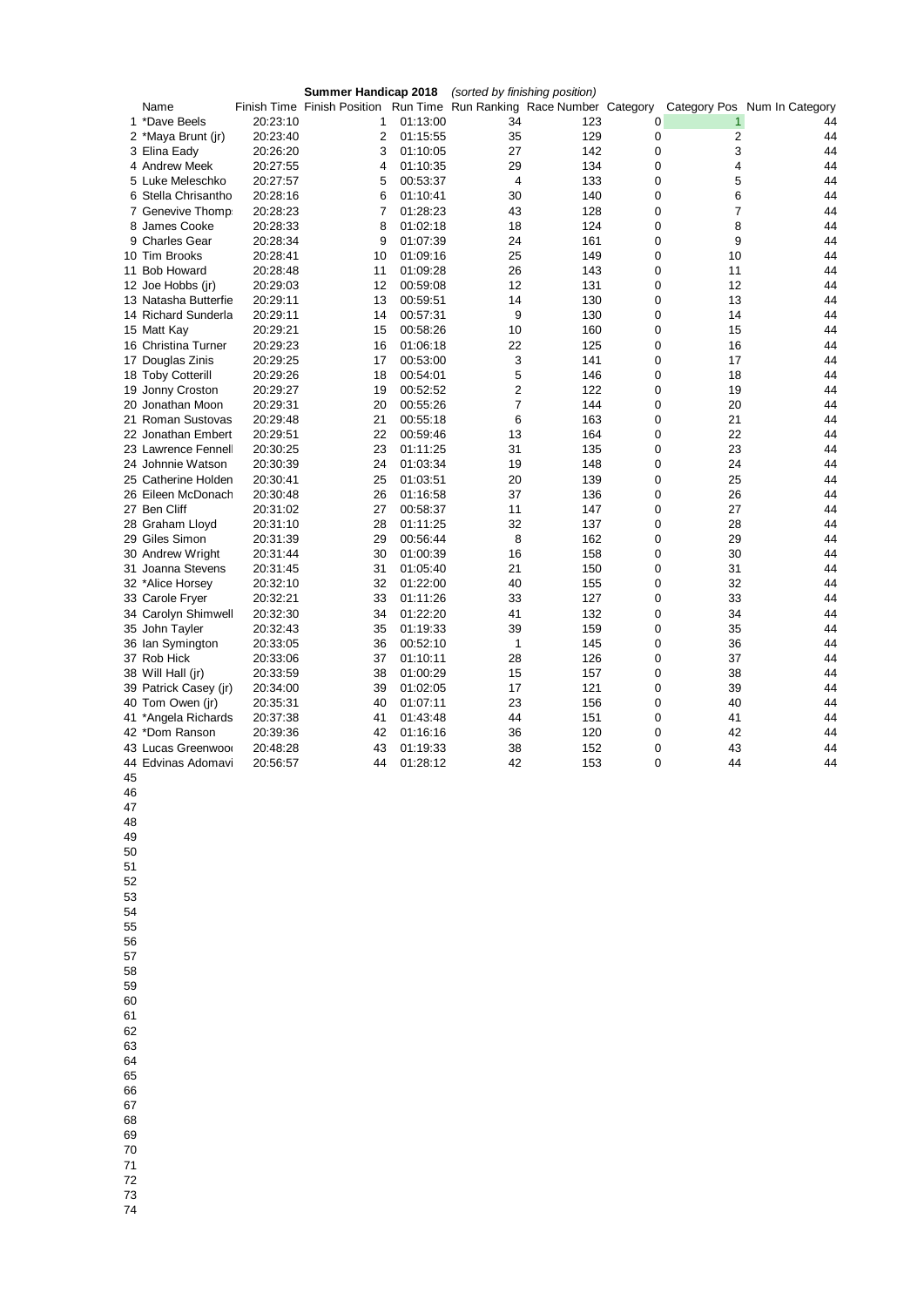|            | Name |  |  |  |  | Finish Time Finish Position Run Time Run Ranking Race Number Category Category Pos Num In Category |
|------------|------|--|--|--|--|----------------------------------------------------------------------------------------------------|
| 75         |      |  |  |  |  |                                                                                                    |
| ${\bf 76}$ |      |  |  |  |  |                                                                                                    |
| $77\,$     |      |  |  |  |  |                                                                                                    |
| ${\bf 78}$ |      |  |  |  |  |                                                                                                    |
| 79         |      |  |  |  |  |                                                                                                    |
|            |      |  |  |  |  |                                                                                                    |
| $80\,$     |      |  |  |  |  |                                                                                                    |
| 81         |      |  |  |  |  |                                                                                                    |
| 82         |      |  |  |  |  |                                                                                                    |
| 83         |      |  |  |  |  |                                                                                                    |
| 84         |      |  |  |  |  |                                                                                                    |
| 85         |      |  |  |  |  |                                                                                                    |
| 86         |      |  |  |  |  |                                                                                                    |
| ${\bf 87}$ |      |  |  |  |  |                                                                                                    |
|            |      |  |  |  |  |                                                                                                    |
| 88         |      |  |  |  |  |                                                                                                    |
| 89         |      |  |  |  |  |                                                                                                    |
| $90\,$     |      |  |  |  |  |                                                                                                    |
| 91         |      |  |  |  |  |                                                                                                    |
| 92         |      |  |  |  |  |                                                                                                    |
| $93\,$     |      |  |  |  |  |                                                                                                    |
| 94         |      |  |  |  |  |                                                                                                    |
| 95         |      |  |  |  |  |                                                                                                    |
| $96\,$     |      |  |  |  |  |                                                                                                    |
|            |      |  |  |  |  |                                                                                                    |
| $97\,$     |      |  |  |  |  |                                                                                                    |
| 98         |      |  |  |  |  |                                                                                                    |
| 99         |      |  |  |  |  |                                                                                                    |
| $100\,$    |      |  |  |  |  |                                                                                                    |
| 101        |      |  |  |  |  |                                                                                                    |
| $102$      |      |  |  |  |  |                                                                                                    |
| 103        |      |  |  |  |  |                                                                                                    |
| 104        |      |  |  |  |  |                                                                                                    |
| 105        |      |  |  |  |  |                                                                                                    |
|            |      |  |  |  |  |                                                                                                    |
| 106        |      |  |  |  |  |                                                                                                    |
| 107        |      |  |  |  |  |                                                                                                    |
| 108        |      |  |  |  |  |                                                                                                    |
| 109        |      |  |  |  |  |                                                                                                    |
| 110        |      |  |  |  |  |                                                                                                    |
| $111$      |      |  |  |  |  |                                                                                                    |
| 112        |      |  |  |  |  |                                                                                                    |
| 113        |      |  |  |  |  |                                                                                                    |
| 114        |      |  |  |  |  |                                                                                                    |
| 115        |      |  |  |  |  |                                                                                                    |
|            |      |  |  |  |  |                                                                                                    |
| 116        |      |  |  |  |  |                                                                                                    |
| 117        |      |  |  |  |  |                                                                                                    |
| 118        |      |  |  |  |  |                                                                                                    |
| 119        |      |  |  |  |  |                                                                                                    |
| 120        |      |  |  |  |  |                                                                                                    |
| 121        |      |  |  |  |  |                                                                                                    |
| 122        |      |  |  |  |  |                                                                                                    |
| 123        |      |  |  |  |  |                                                                                                    |
| 124        |      |  |  |  |  |                                                                                                    |
| 125        |      |  |  |  |  |                                                                                                    |
|            |      |  |  |  |  |                                                                                                    |
| 126        |      |  |  |  |  |                                                                                                    |
| 127        |      |  |  |  |  |                                                                                                    |
| 128        |      |  |  |  |  |                                                                                                    |
| 129        |      |  |  |  |  |                                                                                                    |
| 130        |      |  |  |  |  |                                                                                                    |
| 131        |      |  |  |  |  |                                                                                                    |
| 132        |      |  |  |  |  |                                                                                                    |
| 133        |      |  |  |  |  |                                                                                                    |
| 134        |      |  |  |  |  |                                                                                                    |
| 135        |      |  |  |  |  |                                                                                                    |
| 136        |      |  |  |  |  |                                                                                                    |
|            |      |  |  |  |  |                                                                                                    |
| 137        |      |  |  |  |  |                                                                                                    |
| 138        |      |  |  |  |  |                                                                                                    |
| 139        |      |  |  |  |  |                                                                                                    |
| 140        |      |  |  |  |  |                                                                                                    |
| 141        |      |  |  |  |  |                                                                                                    |
| 142        |      |  |  |  |  |                                                                                                    |
| 143        |      |  |  |  |  |                                                                                                    |
| $144$      |      |  |  |  |  |                                                                                                    |
|            |      |  |  |  |  |                                                                                                    |
| 145        |      |  |  |  |  |                                                                                                    |
| 146        |      |  |  |  |  |                                                                                                    |
| 147        |      |  |  |  |  |                                                                                                    |
| 148        |      |  |  |  |  |                                                                                                    |
|            |      |  |  |  |  |                                                                                                    |

**Summer Handicap 2018** *(sorted by finishing position)*